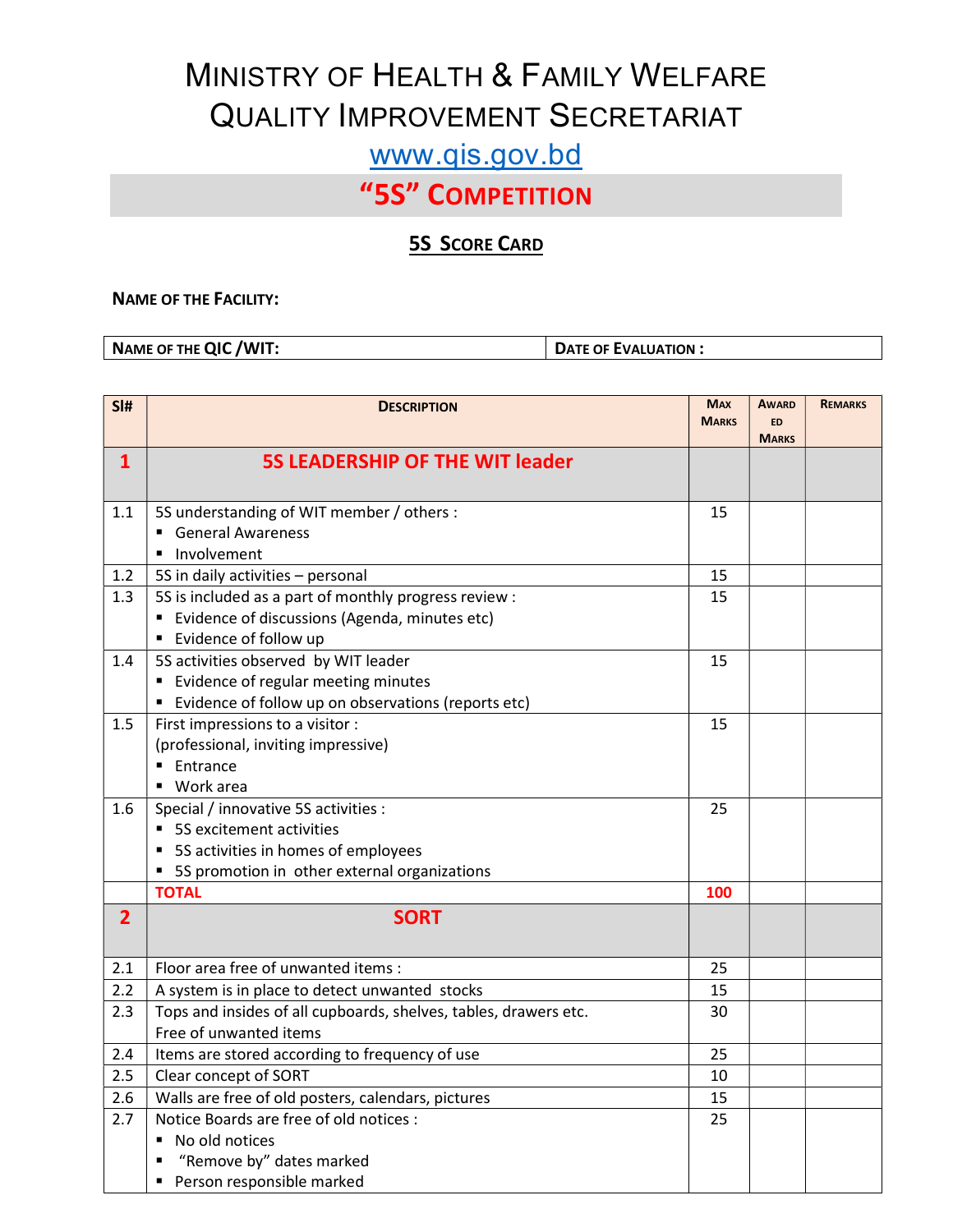| 2.8 | Rules for disposal are evident and are adhered to:                             | 30  |  |
|-----|--------------------------------------------------------------------------------|-----|--|
|     | Red labeling being done                                                        |     |  |
|     | Disposal standards maintained                                                  |     |  |
|     | Regular cleaning of all storage areas                                          |     |  |
|     | Regular removal of waste bins                                                  |     |  |
| 2.9 | There is a general clutter free appearance                                     | 25  |  |
|     | <b>TOTAL</b>                                                                   | 200 |  |
|     |                                                                                |     |  |
| 3   | <b>SET</b>                                                                     |     |  |
|     |                                                                                |     |  |
| 3.1 | Direction indicators are available to all facilities from the entrance onwards | 30  |  |
| 3.2 | All items of equipment have identification labels (inventory labels)           | 30  |  |
| 3.3 | All rooms, cubicles and similar areas are clearly numbered or named            | 25  |  |
| 3.4 | All equipment / tools / files etc. are arranged according to the 'can see',    | 50  |  |
|     | 'can take out', 'can return' principle File index maintained :                 |     |  |
|     | Outlines marked (or reserved seat strategy in place)                           |     |  |
|     | List displayed                                                                 |     |  |
|     | Filing cabinets labeled                                                        |     |  |
|     | Pictorial lists on cupboards                                                   |     |  |
|     | • Office file index available                                                  |     |  |
| 3.5 | X - axis, Y - axis alignment is evident in placement of all equipment, labels, | 25  |  |
|     | trolleys, notices etc.                                                         |     |  |
|     | All posters, paintings, charts, photographs                                    |     |  |
|     | All tables, cupboards, machines etc.                                           |     |  |
| 3.6 | There are 'Visual control' methods :                                           | 25  |  |
| 3.7 |                                                                                | 25  |  |
|     | Specific areas are demarcated for garbage / rejects / waste etc.               |     |  |
| 3.8 | Switches, fan regulators, controls etc, labeled.                               | 25  |  |
| 3.9 | All cables, wires, pipes etc. are neat and straight                            | 20  |  |
| 3.1 | Color coding is used effectively for easy identification                       | 25  |  |
| 0   |                                                                                |     |  |
| 3.1 | There is a general appearance of orderliness and ability to find any item /    | 20  |  |
| 1   | document without delay.                                                        |     |  |
|     | <b>TOTAL</b>                                                                   | 300 |  |
| 4   | <b>SHINE</b>                                                                   |     |  |
|     |                                                                                |     |  |
| 4.1 | Cleaning responsibility (SOP of house keeping) maps and schedules are          | 25  |  |
|     | available:                                                                     |     |  |
|     | • Cleaning responsibility                                                      |     |  |
|     | • Cleaning schedules displayed                                                 |     |  |
| 4.2 | Waste bin strategy is implemented :                                            | 20  |  |
|     | Bins at regular intervals                                                      |     |  |
|     | Marked                                                                         |     |  |
| 4.3 | Floors, walls, windows etc. are maintained at a high level of cleanliness :    | 35  |  |
|     | Floors<br>٠                                                                    |     |  |
|     | Walls<br>٠                                                                     |     |  |
|     | ■ Windows, doors                                                               |     |  |
| 4.4 | Use of adequate cleaning tools is evident :                                    | 20  |  |
|     | ■ Evidence of appropriate tools                                                |     |  |
|     | • Checklist of tools                                                           |     |  |
| 4.5 | Storage of cleaning tools well done :                                          | 10  |  |
| 4.6 | Machines, equipment, tools, furniture maintained at a high level of            | 30  |  |
|     | cleanliness :                                                                  |     |  |
|     |                                                                                |     |  |